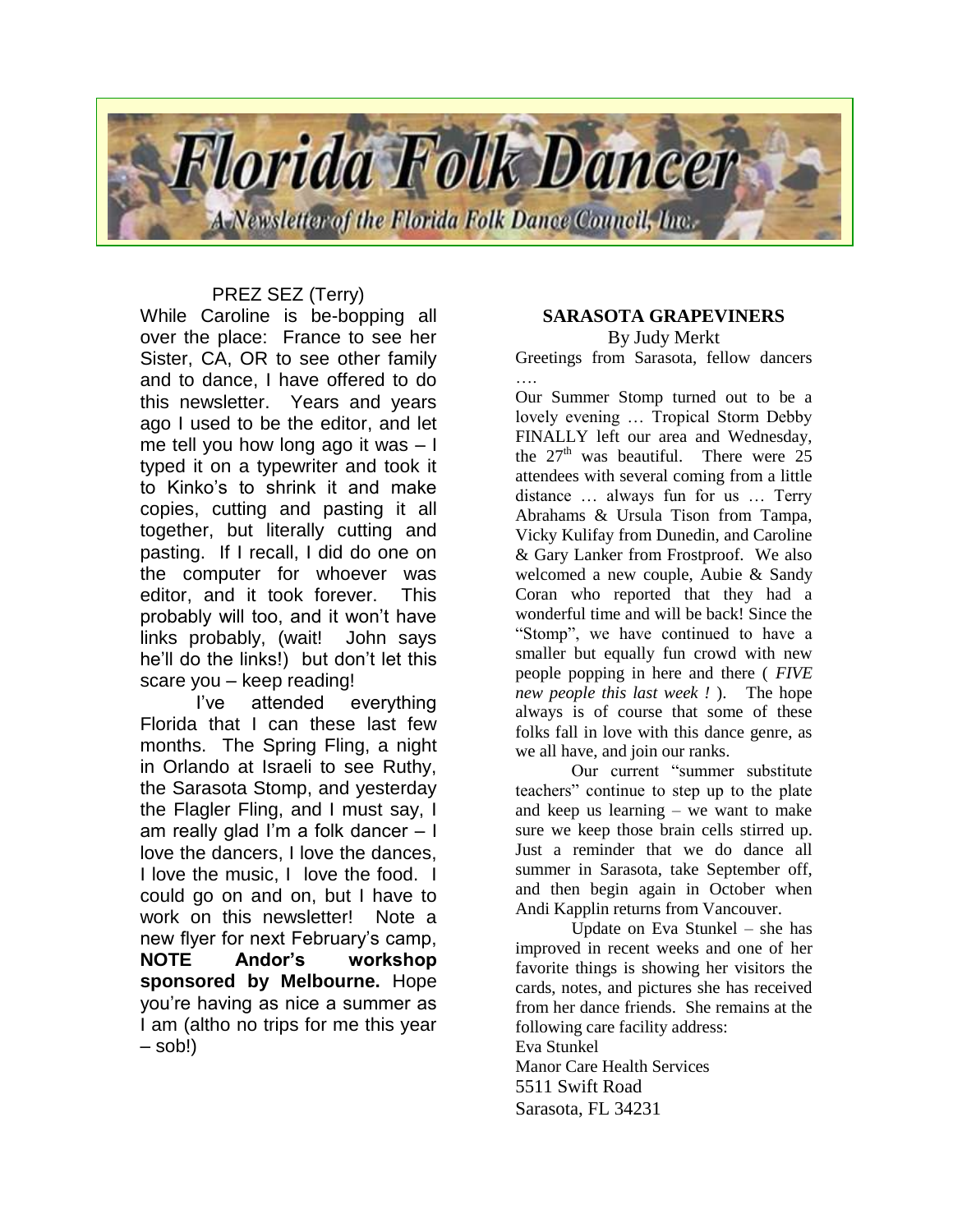

Judy Merkt doing her thing (DJing) at the Sarasota Stomp

## Was Jack Lalaine's favorite dance Joc de a Lungul? Love at the Sarasota Stomp



(Shirley and Dmitri Babiak)



I admit it – it was a posed picture – taken by Varda Ruskin. Lou & Ann Paige, Sergio Zigras, Delores Lustig, Dimitri Babiak, Terry Abrahams (sans my gold shoes)

A NOTE FROM DAVID DAVIA - I just want everyone who has the camp video to know that I taught the Nao Vas ao Mar Tonho to the Melbourne Folk Dance Club. That's the dance where I kept trying to cross over on

the wrong side in the video and ran into poor Kelly three times! I was sort of challenged by Aurora and her grandmother just to see if I could do it right this time.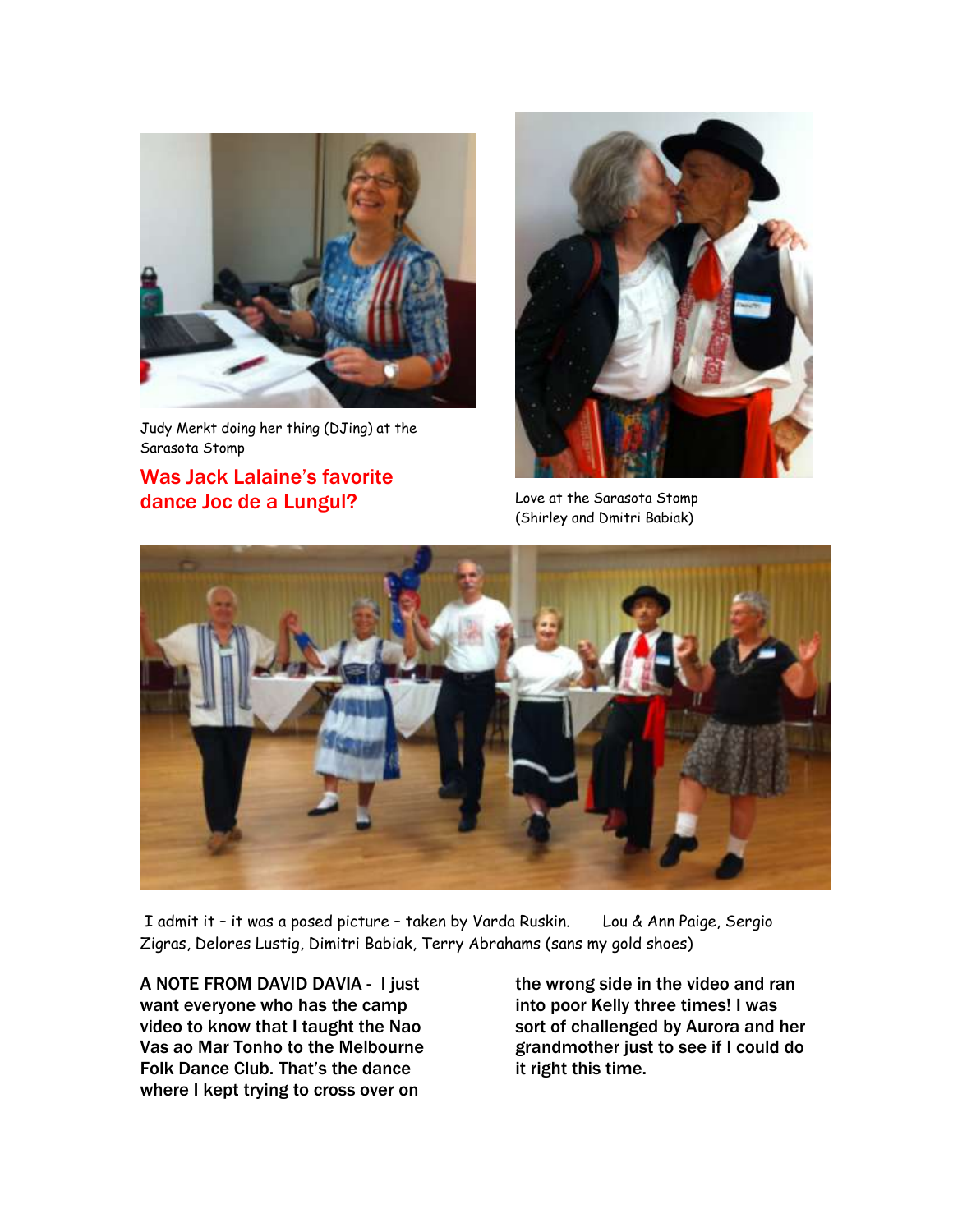## **FABULOUS FLAGLER FLING**

 By Jan Lathi Our fourth annual Flagler Fling on June  $30<sup>th</sup>$  was our best yet! We are so appreciative of the wonderful turnout – it was great to see people whom we haven't seen in a while – Joyce Story and her friend, Madeline, Chick and Karen. Orlando was well represented, and we welcomed folks from Gainesville, Tampa, Frost Proof, etc. More than 40 people danced at the Ocean Marina Clubhouse on Saturday. Many stayed over until Sunday, when we walked the beach in the morning. Maggie's European Café welcomed

eighteen of us again for brunch overlooking the ocean. Then, it was on to my house for a dip in the pool. Thank you, everyone, for making the weekend a huge success. And, we all want to thank Tony and Kay Afonso for taking over the kitchen for food prep and cleanup. What a nice way to greet the summer.



Manuel doing his Greek thing! I don't know how I did the fuzzy on the pic .



Guess what dance this is



We love our lines



Eva and Ursula enjoying lunch after our beach walk.

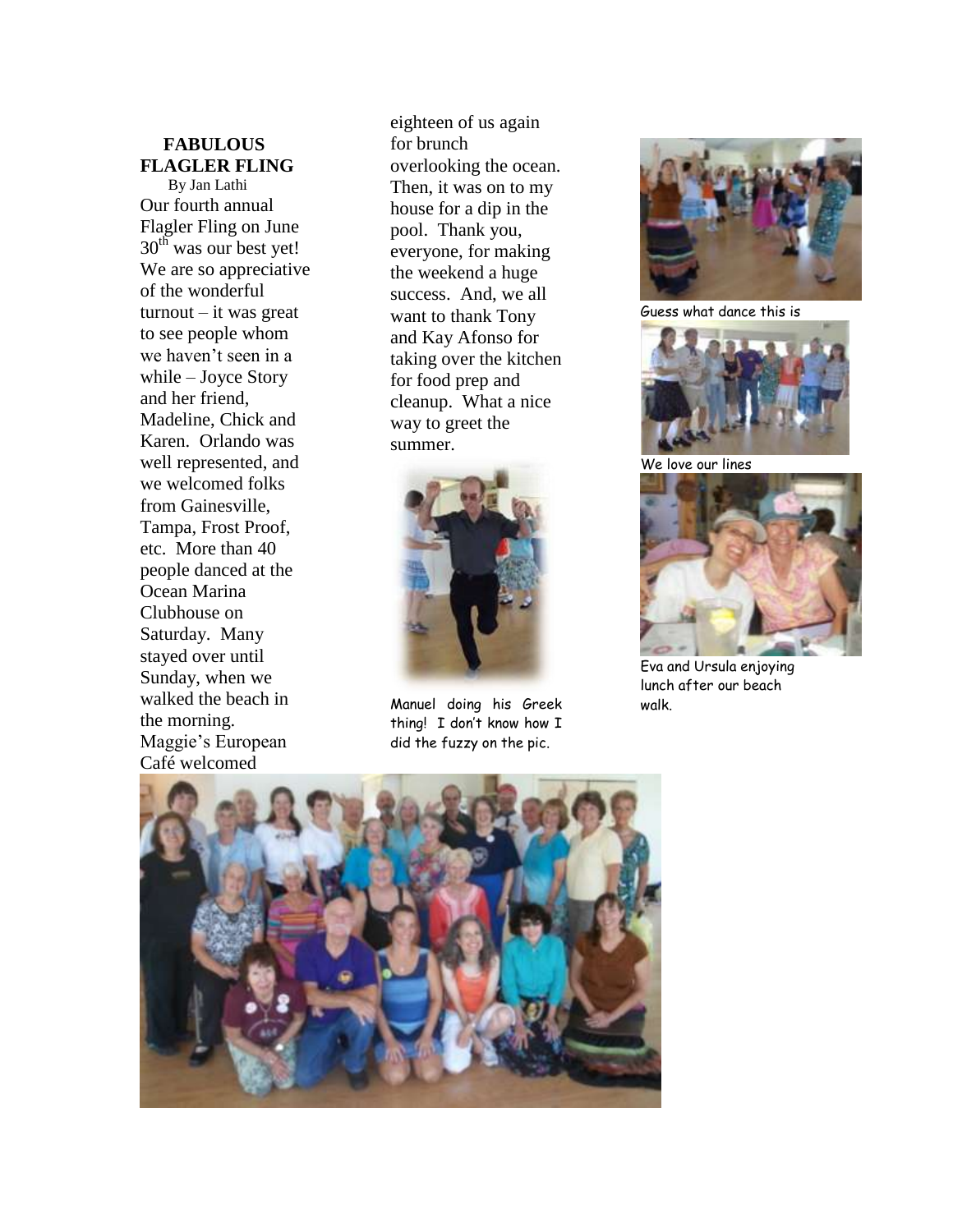#### **FLAGLER FLING GANG (from former page)**

Front row: Minnie Berkowitz, Bobby Quibideaux, Linda Fagan, Eva Gabor, Palmira Mora-Valls, Kelly Fagan. Second Row: Jan Lathi, Betty Nehemias, Terry Abrahams, Ursula Tison Third Row: Kay Afonso, 2 people, Caroline Lanker, Ann Robinson, Nicki Wise. Fourth Row: Pat Henderson, Arleen Kaufmann Bonnie Olsen, Linda Seltzer, Joyce Story, Gary Lanker, Tony Afonso, Donna Young, Manuel Mora-Valls, Jack Seltzer, Larry Wartell, Eva Back Not in picture: Max and Diane Forkel, Julieta Brambila, Karen and Chick Hechtman, Jan Arcari,

# **Hungarian Dance with Andor Czompo**

## Assisted by Andy Taylor-Blenis November 2-4, 2012

Brevard International Folk Dancers is honored to host a weekend with *Andor Czompo*! Andor is recognized as the leading authority on Hungarian folklore and dance in the western hemisphere. Andor will be assisted by the talented *Andy Taylor-Blenis*, who works closely with Andor.

 **Schedule**



**Friday**

**Saturday** 9:00 am-noon Workshop 1:00pm -3:45 pm Workshop 4:00 pm -5:00 pm Culture Corner **Sunday**

6 pm -10:00 pm Dance party and Introduction by Andor

Noon-1:00 pm Lunch (Provided) 5:00 pm -7:00 pm Dinner (on Your Own) 7:00 pm –10:00 pm Dance Party, Dance Review

9:00 – 12:00 Breakfast, Dance Review, and farewells

> **Registration \$75.00** for the full weekend

**DUE TO THE SIZE OF THE VENUE, REGISTRATION IS LIMITED TO 50 PEOPLE. FOR DETAILS OF THE WEEKEND, ANDOR'S BIBLIOGRAHY AND REGISTRATION, PLEASE GO TO OUR WEBSITE CALENDAR**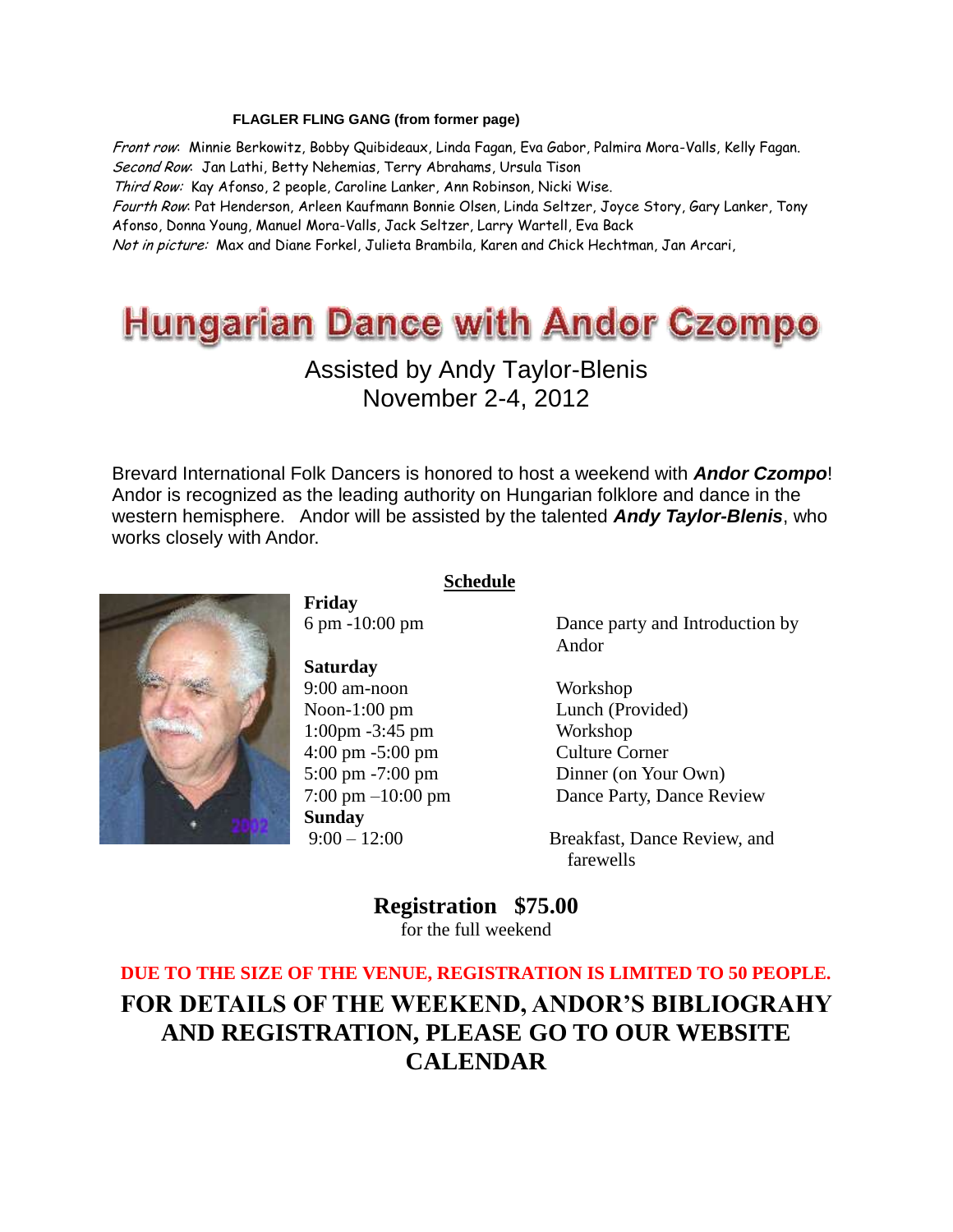## **2013 CAMP TEACHERS**



MIROSLAV BATA MARCETIC was a leading performer. soloist and choreographer, with the Serbian National Folk Ensemble "Kolo" in Belgrade, Serbia

and Montenegro (former Yugoslavia) for seventeen years and is the recipient of several awards for his artistic work. He has attended almost all folk dance seminars held in former Yugoslavia and eventually, he became the instructor of several workshops held in former Yugoslavia, Japan, and Israel and currently in Canada and the USA. As a well-known choreographer, he was chosen by the Folk Dance Association of Serbia to be a judge at folklore competitions that were taking place in Serbia and

Miroslav created a great number of choreographies which have won either first or second prizes in competitions, both in Former Yugoslavia and in Canada. Under his artistic direction, many ensembles have won artistic awards. In Canada, Miroslav works in several dance associations and ensembles. Due to his long-term, dedicated and victorious work in the Canadian Serbian community, on December 26th 2005 Miroslav was awarded the Golden Plaque by the Cultural-Academic State Association of Serbia. In 2004, Miroslav established his own school of dance, "Academy of Serbian Folk Dancing" which includes more than 300 dancers of all ages, and a folk band. The Academy of Serbian Folk Dancing is the winner of many artistic awards. He works with the international folk dance community where he is teaching Serbian

and East-European dances. Bata has devoted his entire professional career to the preservation and perpetuation of folklore and dance. His contribution to the Canadian Serbian folklore community is immeasurable. He also does workshops all over the U.S.



ERCÜMENT KILIÇ was born in Ankara, Turkey, to parents of Azerbaijani background (Eastern Turkey near the Russian border). He comes from a large family of dancers and musicians. At the age of four, he began dancing with his uncle, Selahattin Kılıç, one of the foremost authorities on Azerbaijani dance. In addition, Ercüment spent his summers in Iğdir, a town on the skirts of Mt. Ararat, better known as the town of one thousand and one weddings. There, everyone danced, including Ercüment.

Ercüment had early education and training in music (he played the accordion) and dance, was a member of the *Turkish Folklore Ensemble* of Ankara in 1976, and was a member of the *Turkish National Ensemble*. He came to the United States in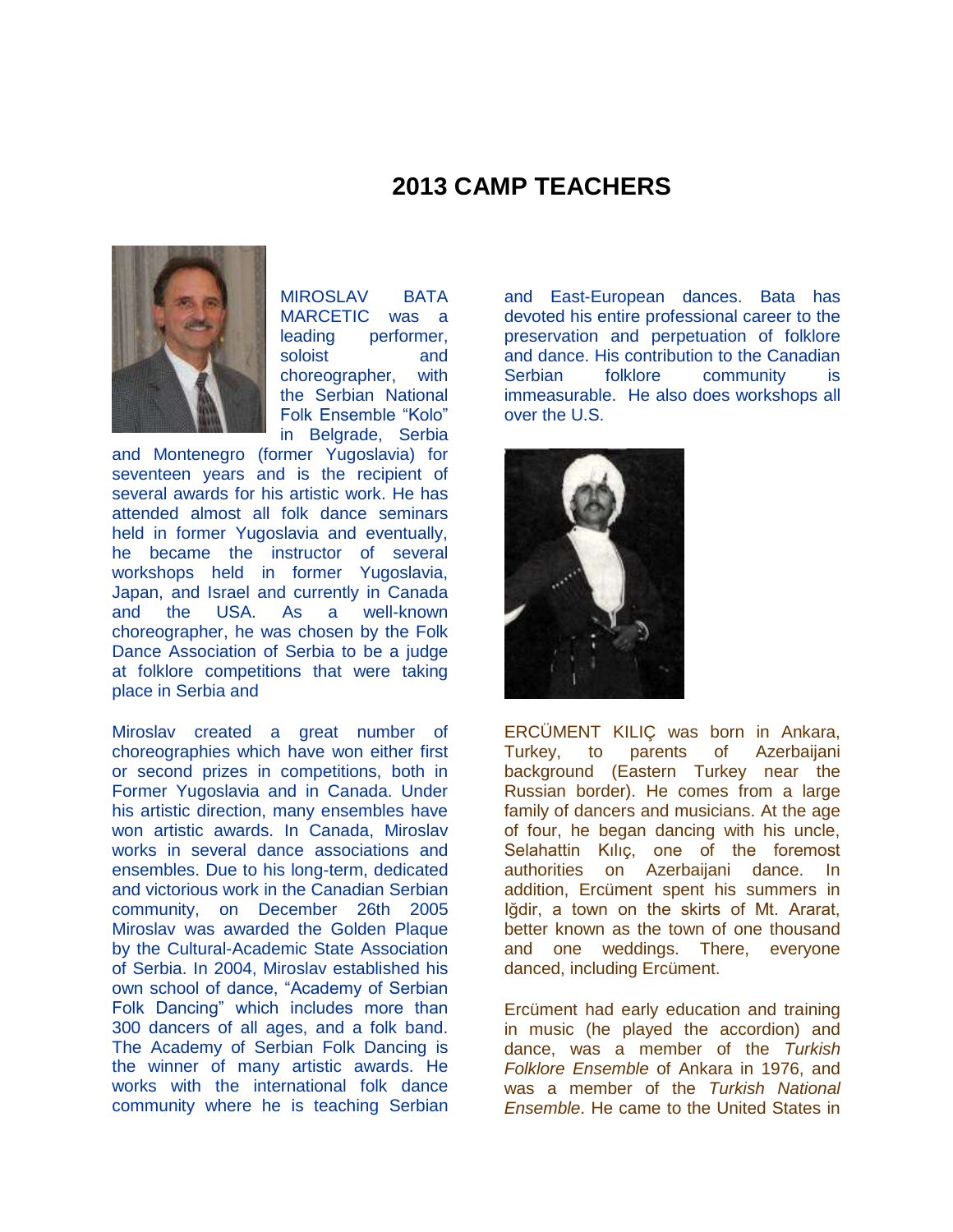1977 to go to college and. was invited for seminars and lectures during his university years to all fifty states of the U.S., and to Canada, England, Germany, Switzerland, The Netherlands, Hong Kong, Taiwan, and Japan. He has performed more than 100 times throughout the United States and formed a local performance group.

Through personal lectures, as well as numerous television and radio programs, he has promoted Turkish culture and discussed Turkish politics around the world. With his orchestra, he has also produced a number of musical recordings that have been made available to musicologists in many countries. He is known worldwide for his contributions to the promotion of Turkish culture and has written various cultural articles that have been published in a number of languages.

Ercüment was a long-time president of the Turkish association TURANT. He initiated many grassroots activities and projects that were later adopted by other Turkish-American organizations around the country. Among these activities was the participation of local Turkish Americans in PBS TV programs; Meals on Wheels type projects, such as Turkish Angels; and the foundation of Turkish Women's Leagues for the Republican and Democratic Parties in Dallas, Texas.

He also was instrumental in securing additional Congressional members to the then newly founded Turkish Caucus in the US Congress. In 2002, Ercüment moved to Washington, D.C. to assume the post of president of the Assembly of Turkish American Associations (ATAA) and has subsequently initiated various new programs for the Turkish-American community of 300,000, such as internships at the US Congress for Turkish-American students and a national voter registration drive for Turkish-Americans.

### **TAMPA TRIVIA**

By Terry Abrahams

Our sad news is that Bobbie Ward passed away on Tuesday, July 3<sup>rd</sup>. Luckily Ursula and I stopped by on our way home from the Flagler Fling on Sunday and got a tiny smile from her. I went the following day too, and had been visiting regularly (she was in a Hospice house) and said goodbyes. She was such a vibrant gal – we're really going to miss her. (Find her obituary somewhere in this newsletter). Other than that, Judith has been to every scan weekend in the U.S., causing us to not dance - with Andi K gone for 5 months, when Judith leaves town and Ernesto doesn't come without her, that leaves 3 of us – Ursula, Andy P and myself. So thin. Which makes our attending the Flagler Fling and the Sarasota Stomp so very important to Ursula and I. We have truly enjoyed both – the dances and dancers are all wonderful and the group experience really really does help. Thanks to both groups for such wonderful events. Andi K is dancing away in Vancouver, having her usual wonderful time. Our Israeli group is also light for the summer, as Ken leaves us for camp, and people take vacations. So we're looking forward to the fall, just to dance with more people!!



#### BOBBIE WARD

 by Terry Abrahams For those who knew Bobbie Ward, some of us for over 40 years, we are truly saddened by her passing. Bobbie was such an "up" person! Her motto

was: "If you're not having fun, it's your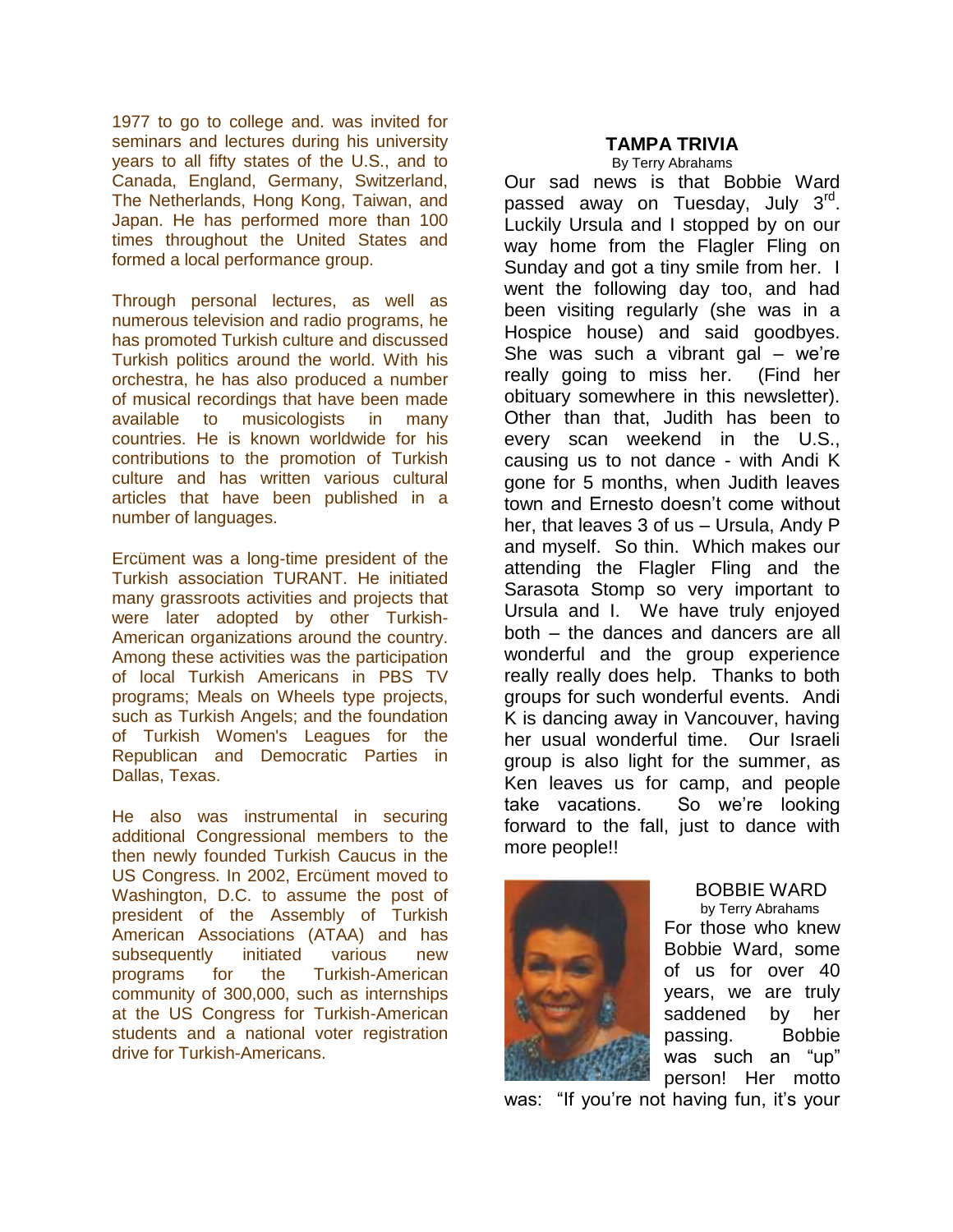own fault." And so she did - always had fun - at the theatre, the circus, in her travels while abroad (she had the most fascinating house of anyone I know, decorated with her purchases from other countries), and of course, dancing. But besides that, Bobbie, being a true Florida Cracker, was extremely knowledgeable about Florida, especially Tampa, and loved telling interesting history stories. She knew all the flora and fauna in Florida and could name all the birds. One of her favorite activities was paddling (kayaking) the rivers of FL, and was upset when she needed help getting in and out of the kayak as she grew weaker – but she kept at it! Over the years she did lots of Flamenco dancing, was in trios that performed whenever asked, spreading joy to many. She and Barbara had wonderful costumes when we did International performances. One of my favorite stories was when we had a new young guy in our group who was afraid he'd make a mistake during the performance. I told him not to worry - all eyes were on Bobbie anyway – her gorgeous red hair, her terrific smile, her gorgeous costume, the flow of her body, she was the center of attention. And we loved her for it. Another thing we admired her for were her scrapbooks. Every picture (and she generously gave us copies) had a complete explanation on the back – she was a genius with the labels! She was very creative too. One of her clubs sponsored an annual tea, and her table decorations were by far the best in the room. She helped me design her buttons for her reunions, and she was particularly clever. Her professional life and club life away from dancing were both extensive and interesting too. From here, I'm going to just quote some of her

obituary – which she wrote herself (she explained she knew herself better than anyone else) – actually, she organized her entire funeral so that her kids wouldn't have to worry. "She retired after 44 years with the U.S. Government to include nine years of duty in Key West, Florida, overseas Clark Air Base in the Philippines, plus Berlin and Giessen, Germany, as well as assignments with U.S. Central Command and Special Operations Command on MacDill Air Force Base. (*Terry's insert here – she introduced Jerry Raz to folk dancing when at MacDill AFB*) Bobbie was a 1985 charter and life member of Hillsborough High School Alumni Association and on the Board of Directors since 1999; A member of the HHS 1951 Reunion Committee and Chairman for the 40th, 45th, 50th, and 55th reunions; Life member of Florida Theatre Conference and Friday Morning Musicale, on the Jackson Heights Community Reunion Committee for over 30 years, plus member of Tiger Bay Club of Tampa, Spanish Lyric Theatre's Ladies Guild

and SLT Board, LULAC (League of Latin American Council,) and Tampa International Festival Folk Dancers and Florida Folk Dance Council. " Bye Bobbie – we'll miss you!



The Twins – Bobbie and Barbara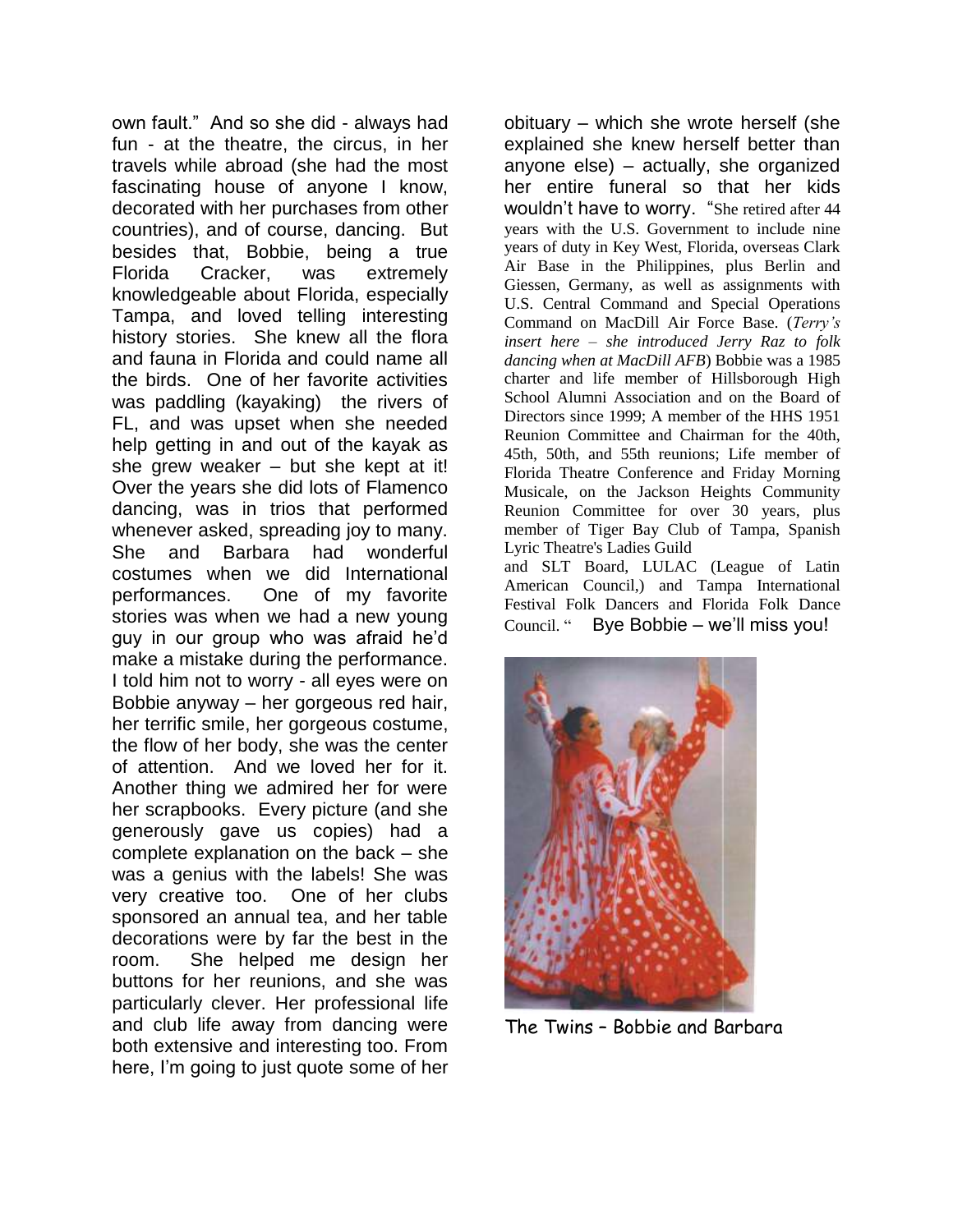## **CZECH INDEPENDANCE DAY**

Below is a message that John Daly received. Pat Henderson responded immediately and their next article is also included. Pat wants you to know that we are all invited to

The Polasek Museum and Sculpture Gardens in Winter Park, Fl observes Czech Independence Day, October 28, each year. The museum and gardens are open free to the public and the historical home tours focus on Czech heritage. For this year festivities I'm interested in including folk dancers who would perform at a scheduled time, or would be willing to host a class that would be open to the public. This could be a very informal gathering or a professional performance, I'm very flexible. Would your organization be interested in partnering with the Polasek Museum for this event? Or could you suggest any local dance groups that

#### *Czech Independence Day--Alvin Polasek Museum, Winter Park October 28, 2012 1 p.m – 4 p.m.*

In recognition of the creation of a free and independent Czechoslovakia in 1918, all visitors to the Museum will be admitted **free** of charge to celebrate Czech Independence Day. The historic residence and gardens will be open free for the public to self-tour. A collection of Czech heritage objects will be on display in the historical home with special focus on Albin Polasek's Czech-influenced works. Visitors will be treated to a special performance by the Orlando International Folk Dance Club who will perform and teach dances from the Czech-Slovak region in traditional costume. Audience participation is encouraged! Czech

participate in this activity, and if you are interested in performing and/or have appropriate costumes – let her know.

might be interested? I'm always trying to share Czech history and build organizational ties within the Czech-Slovak community. This would be a great opportunity to showcase the talents of your dancers, to reach new audiences, and gain new members. I'd be delighted to discuss this in more detail with you. Please feel free to contact me at your convenience.

Kind Regards, Rachel Frisby, Curator Albin Polasek Museum & Sculpture **Gardens** 633 Osceola Avenue,Winter Park, Florida 32789 407-647-6294 (O) 407-647-0410 (F) [www.polasek.org](http://www.polasek.org/)

pastry and Venetian coffee will be served for a donation. Learn, eat, and dance!

### **FANNIE'S FRIGHTENING VIRGINIA REEL**

By John Daly

The good news is that Fannie Salerno is now doing fine. The bad news is that she fell sashaying down the line in the Virginia Reel. The South Brevard Dancers were celebrating Independence Day on Friday, July  $6<sup>th</sup>$ . We called the EMT's and they assisted her to stand. After thinking about it a bit, she wanted to go home. So Willa and Jean went home with her and got her settled. By Saturday she was in the hospital, Sunday she had surgery to repair a fractured femur, Wednesday she was persuading her therapists to try to folk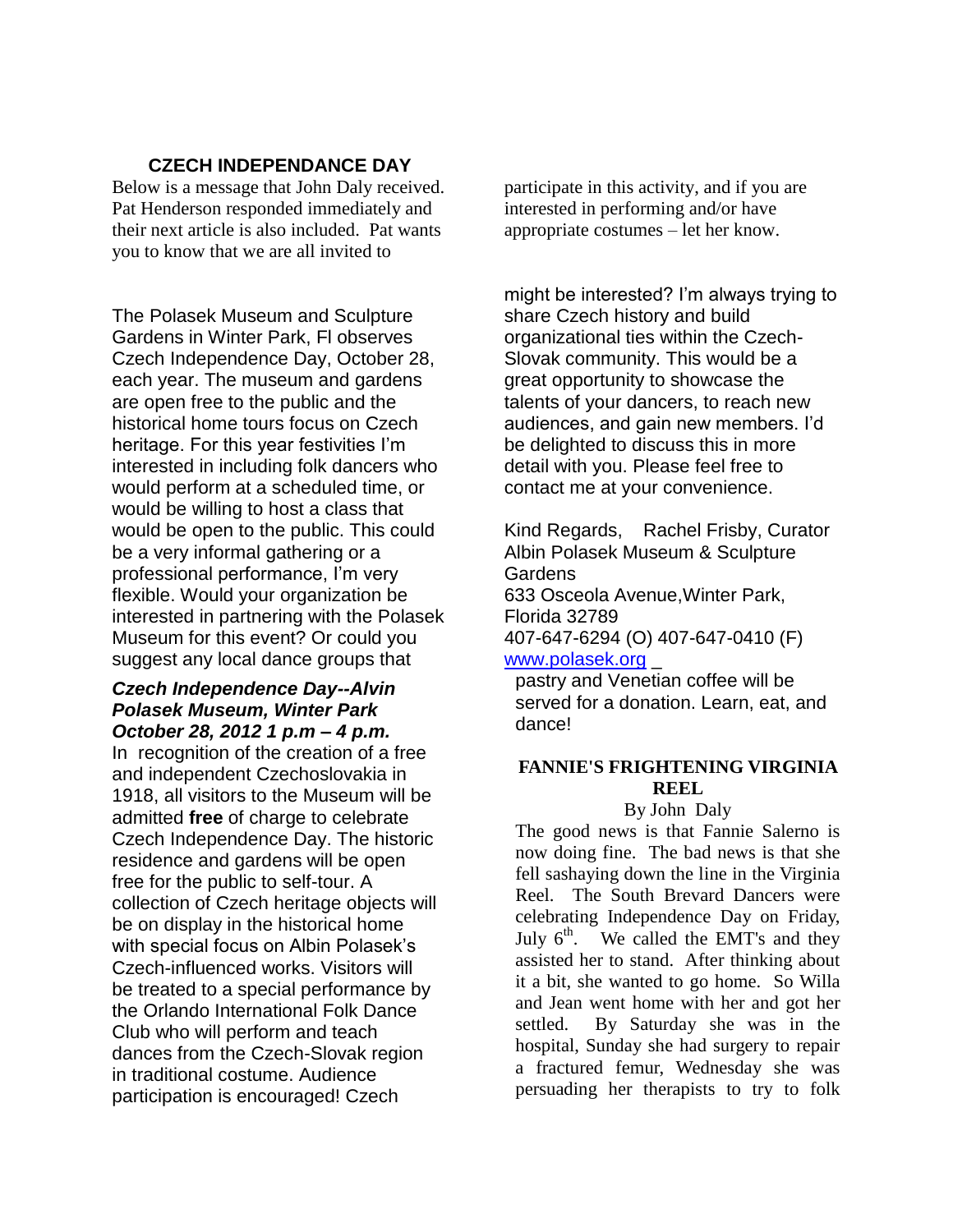dance, and Friday her physical therapist showed up to see what international dance is all about. Fannie should be back on the dance floor in another six weeks. Hopefully she'll be able to show her physical therapist some good moves (horizontal, not vertical). A lesson to be shared here is that it is always good to have any injury checked out, rather than assuming that it will be okay. Remember that the EMT's are trained not to pressure someone into getting treatment and will leave it up to the patient. Opt to have the injury checked. Cards may be sent to: Fannie Salerno

5828 Lindsay Rd. Micco, FL 32976

#### **NORDIC FIDDLES AND FEET CHALLENGE**

By Judith Baizan

Last year at the Nordic Fiddles and Feet Scandinavian dance week attendees were told that the annual event was facing an uncertain financial future. Then this summer came the shocking announcement that although the 2012 week would occur as usual, the NFF Board had decided that there would be no event at all in 2013!

This year was the fourth time that NFF has been at Camp Ogontz in New Hampshire. The locale is beautiful - think verdant hills and forest, and a serene lake where you can hear the loons calling in the morning mist. And at last we would dance on the brand new wood floor of the mind-blowingly exotic, still under construction, Ogontz Hall. How can we not have a camp week in 2013?

In a meeting for all attendees with the NFF Board of Directors we learned that our long time Managing Director, Meg Mabbs was retiring, as well as Music Director, Matt Fichtenbaum. In order to continue operating NFF needed volunteers to take over those roles. And even though the threat of no camp next year only brought in 7 or 8 more registrations, it would need at least 15 new full-fee campers to bring in enough money to

break even on expenses. Ideas were tossed around and there was much discussion, mostly centering on how to interest young dancers and musicians.

The end result of all this was that Byron Wiley is the new NFF Managing Director, Marilyn Butler has stepped up from band leader to Music Director, numerous attendees made \$200 registration deposits for a 2013 camp, and many others promised various kinds of support, from donating frequent flier miles to funding scholarships to nagging dance friends to sign up. This is the challenge. Now, can we meet it?





**out and in – wow! 'nuff to make you wanna go!**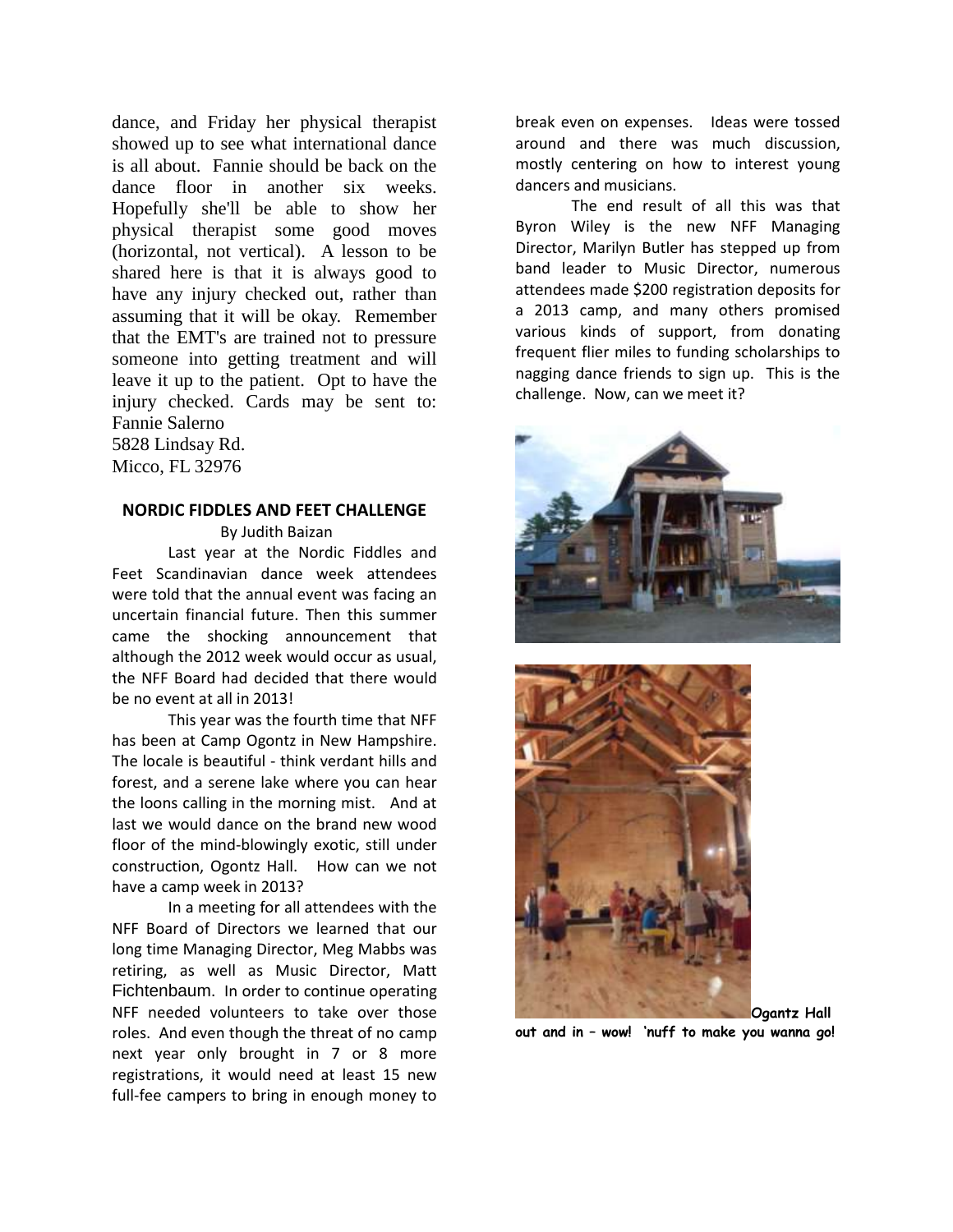## **EVENTS**

#### **August 9-12**

**New Mexico August Folk Dance Camp** Russian, Scandinavian, Spanish, Basque, African Southwest International Folk Dance **Institute** New Mexico Tech Campus, Socorro, NM Information: [www.swifdi.org](http://www.swifdi.org/) Contact: dorotheamig@gmail.com

#### **August 11-18**

## **Balkan Music and Dance Workshop**

Iroquois Springs, Rock Hill, NY Contact phone: 510-547-1118 Contact email: [office@eefc.org](mailto:office@eefc.org) Information: www.eefc.org

#### **August 12-18**

## **Mainewoods Dance Camp Week 1** Sonia Dion and Cristian Florescu, Susan de Guardiola, Olga Sandolowich **August 19-25 – Week 2** Tony Parkes, Danny Pollock, Yulian Yordano Fryeburg, Maine Contact phone: 973-787-4616 Contact email: [info@mainaewoodsdancecamp.org](mailto:info@mainaewoodsdancecamp.org) Information: [www.mainewoodsdancecamp.org](http://www.mainewoodsdancecamp.org/)

## **September 14-16**

## **Fandango Dance Weekend** Teacher: Joanna Reiner

English Country Dance – Atlanta Clarkston Community Center Email Contact: [chrstnmckay@comcast.net](mailto:chrstnmckay@comcast.net) Phone contact: 404-275-0419 Information: englishcountrydanceatlanta

**August 31 – September 3 Karmiel USA –Israeli Folk Dance Weekend** Highlands, NC Phone Contact: 864-650-2009 Email contact: [kibbutz@slann.com](mailto:kibbutz@slann.com) Dany Benshalom and Ruthy Slann

#### **September 1-3**

**National Folk Festival** Nashville, TN Phone contact: 613-320-7672 Email contact: [http://appalachiandulcimer.wordpress.c](http://appalachiandulcimer.wordpress.com/2010/12/26/september-3-2011) [om/2010/12/26/september-3-2011](http://appalachiandulcimer.wordpress.com/2010/12/26/september-3-2011)

> **September 6-20 Jim Gold Tour to Poland** Led by Richard Schmidt Contact: www.jimgold.com

#### **September 21-23 Mountain Playshop** Teacher: Lee Otterholt Black Mountain, NC

Email contact: [info@mountainplayshop.org](mailto:info@mountainplayshop.org) Information: [www.mountainplayshop.org](http://www.mountainplayshop.org/)

September 27-30 Pourparler (NFO etc) Salt Lake City, UT Phone Contact: 800-894-4378 Email contact: [sannamars@aol.com](mailto:sannamars@aol.com) Information: nfousa.org/pourparler2011.htm

**These events are but a few of many listed on our website under Calendar of Events (what a clever name!) Please go there for details of the above as well as many more.**